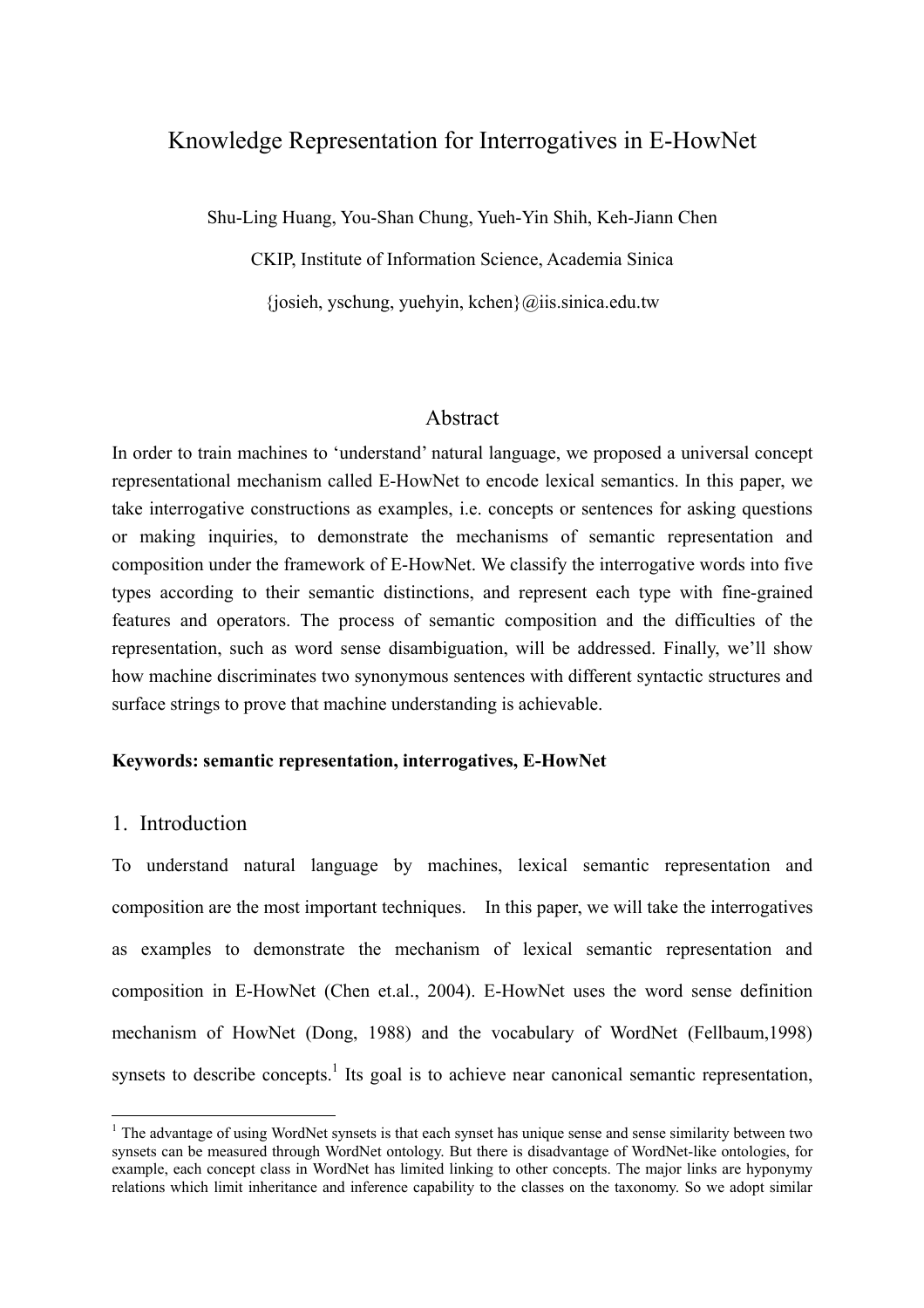that is, two sentences with different surface forms or in different languages may achieve similar E-HowNet representations. Take sentences (1) and (2) as examples:

(1) 我能否拍照?Is it OK for me to take pictures?

(2) 我可不可以照相?Can I take photos?

Although the syntactic structure and surface strings of (1), (2) are very different, by using lexical sense definitions in E-HowNet, we hope machine can 'understand' that they are synonymous sentences.

Analysis of interrogative constructions is of great interest to linguists, as well as to computer scientists, for example, those who engaged in QA techniques. Interrogative constructions have played a central role in the development of modern syntactic theory. Ginzburg & A.Sag (2000) have pointed that interrogative has been at the heart of work in generative grammar, also in government and binding (GB) and head-driven phrase structure (HPSG). Nonetheless, to date most syntactic work has taken place quite separately from semantic and pragmatic work on interrogatives. Taking questions in Mandarin Chinese as example, Shao (1996) has summed up the current study of interrogatives and listed the main research themes as follows: the types of question, interrogative particles, querying focus and its answer, degree of doubt and special interrogative sentences pattern etc.. Most of the above themes are purely grammatical analysis. To build a frame-based entity-relation knowledge representation model, we find interrogative construction a good and challenging example, for it is feature-structured, free formed, and demanding for story comprehension. In other words, it combines problems of syntax, semantics and pragmatics. Our approach is to find a framework to represent interrogatives, therefore, semantic distinction of interrogatives is our focus.

In E-HowNet, we made distinctions between content sense and relational sense and

mechanism in HowNet to define word sense, which represents concepts in more accurate way by not restricting the definition vocabulary to a closed set of primitives only, i.e., any well-defined concepts can be used to define a new concept. The detail discussions can be seen at (Chen et al., 2005).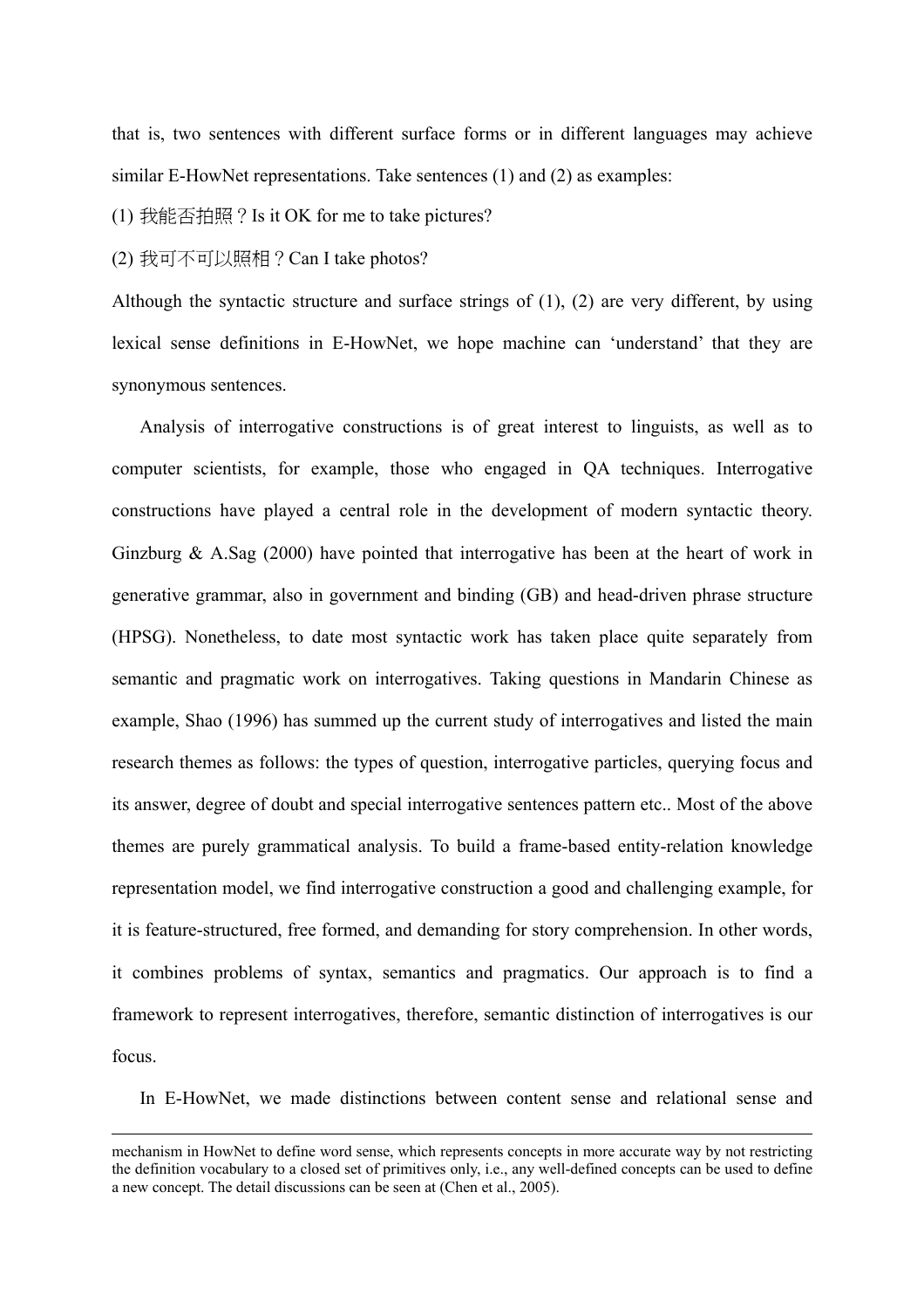represent senses of content words and senses of function words in different ways. For instance, we represent phrase 'bathe with cold water' as (3)

(3) bathe with cold water

bathe def: {clean|使淨: patient={body|身體}} with def: instrument={} cold water def: {water|水: temperature={cold|冷}}}. **composition**: {clean|使淨: patient={body|身體},

instrument={water|水:

temperature={cold|冷}}}.

In this case, content words 'bathe' and 'cold water' are represented differently from function word 'with', for the latter plays the role of linking concepts. In much the same way, interrogative words have more relational sense than content sense, so they are defined by semantic role to denote relational sense and the operator '.Ques.' to mark the querying focus that is the object or its discrimination features which speakers want to know.

In the following section, we'll briefly describe the previous work for interrogatives. Then, we introduce our analysis of type classifications for interrogatives and their representation in E-HowNet. Next, we present the composition of interrogative sentences and the difficulties encountered. We conclude the paper by discussing our results and future works.

### 2. Background

 $\overline{a}$ 

Questions in Chinese studies traditionally attributed to mood category of syntactics.<sup>2</sup> Most of linguists consider there are four grammatical devices that explicitly mark an utterance as an interrogative. <sup>[3](#page-2-1)</sup>First is question which can be answered by 'yes' or 'no', called factual question, true and false interrogative or yes/no interrogative. Second is question which includes Wh-words such as 'who', 'what' or 'when' and so forth, called Wh-word

<span id="page-2-0"></span> $2$  Ma (1989) wrote the first grammar book for Mandarin Chinese. He classified interrogative words into mood category. Later, Li (1930) and Lv (1942) have carried forward his viewpoint and influenced on modern research of questions deeply.

<span id="page-2-1"></span><sup>&</sup>lt;sup>3</sup> Such as Lv (1942), Li & Thompson (1997), Tang (1983), Lu (1984), Shao (1996), etc..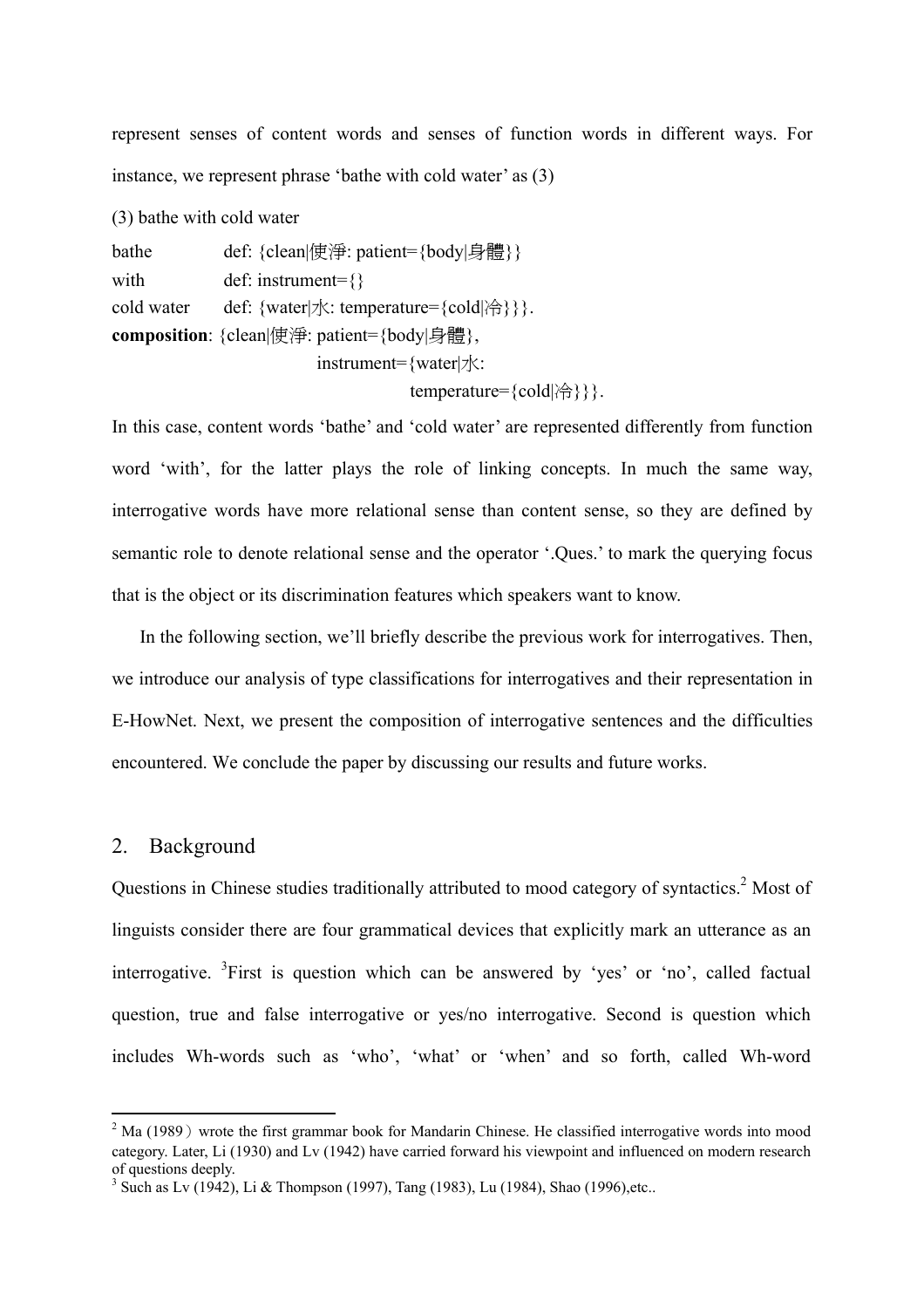interrogative, or information seeking interrogative. Third is question which mentions two or more possible alternative answers, called disjunctive interrogative or either/or interrogative. Fourth is question which is composed of a statement followed by an *A not A* form, such as *dui bu dui* 'right not right', *xing bu xing* 'Ok not Ok' etc., called *A not A* interrogative or tag interrogative.<sup>[4](#page-3-0)</sup> From different analytical perspective, these four question devices may have different hierarchy. For example, Lv (1942) framed them as (4) while Lu (1984) structured them as  $(5)$ :

(4) interrogative – Wh-word interrogative

– true/false interrogative – *A not A* interrogative

– disjunctive interrogative

(5) interrogative – true/false interrogative

– non true/false interrogative – Wh-word interrogative

– disjunctive interrogative

– *A not A* interrogative

Generally speaking, true and false interrogative and Wh-word interrogative are regarded as basic types.

### 3. Semantic Representation

 $\overline{a}$ 

#### **3.1 Our classification of interrogatives**

As we focus on knowledge representation, we are more concerned about semantic discriminations for different interrogative sentences. Therefore, we take a sense-based approach to create a hierarchical classification which is guided by a layered semantic hierarchy of answer types, and eventually classifies interrogative sentences into fine-grained classes, shown as (6):

<span id="page-3-0"></span> $4$  Tag interrogative is formed by adding a short *A* not *A* question form of certain verbs as a tag to a statement. In this paper, we regard it as a general *A* not *A* question device due to the same semantic performance.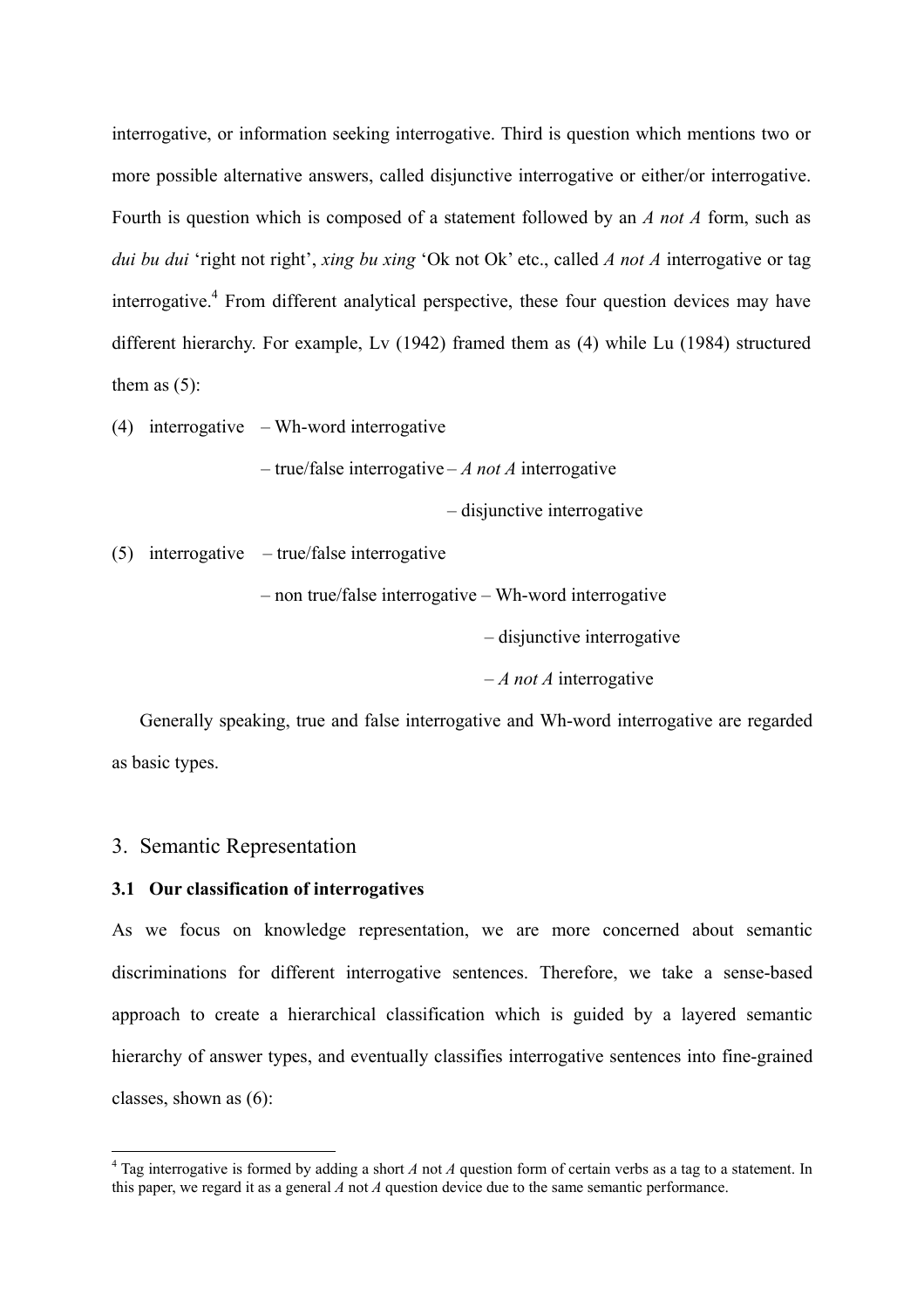(6) interrogative  $-(A)$  true/false interrogative

 $-$  (B) Wh-interrogative  $-$ (a) asking factual information

– (b) asking relationship

- $-$  (c) asking opinion
- $-$  (d) option choosing

According to different querying focus, we separate (A) true/false interrogative from (B) Wh-interrogative. Take sentences (7), (8) as examples:

(7) 你喜不喜歡這個遊戲?

Do you like this game?

(8) 有誰知道我可以在哪裡找到這個遊戲?

Who knows where I can find this game?

Sentence (7) belongs to the former question device because the entire statement is a querying focus. Dissimilarly, sentence (8) indicates two querying focuses by using different interrogatives 'who' and 'where'. In other words, the true/false interrogative asks truth value of the whole sentence. And the Wh-interrogative is used to ask information. By analyzing the querying focus, the latter can be further divided into four types: (B-a) asking factual information, such as time, location, quantity and so forth; (B-b) asking relationship, such as kinship; (B-c) asking opinion or attitude, such as possibility, capacity, volition etc.; and the last, (B-d) asking to choose an option. Sentence (8) refers to the type (B-a). For each of the remaining types, we give an example as follows:

(9) 她是你的什麼人?

What is the relationship between you and her?

(10) 他可不可以吃辣椒?

Can he eat hot peppers?

(11) 淘米水是酸性還是鹼性?

Rice washing water is acidic or alkaline?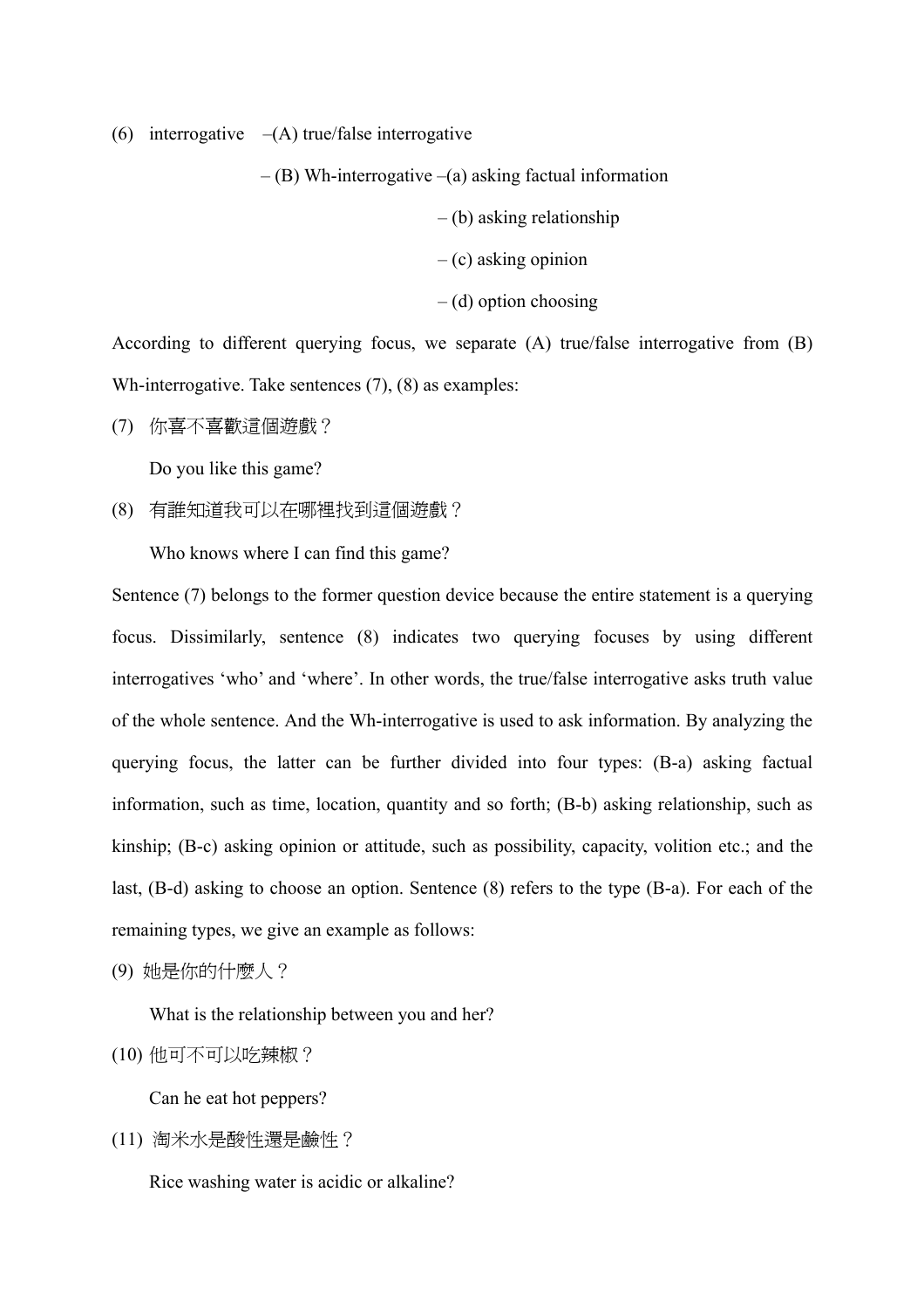Here, two distinctions have to be made. First, sentence (9) refers to type (B-b), but why need we separate it from type (B-a) when they both use 'what' to make questions? In sentence (9), the question word '什麼 *what*' ask for relationship but not the type of a frame element or the value of a semantic role.<sup>[5](#page-5-0)</sup> Chen et. al. (2004) proposed a complex relation description, i.e. a representation denotes the relation between head and semantic role specifically. In general, E-HowNet semantic representation model presumes the relations variables is the head, for example, 'white cloud' will be define as (12):

(12) white cloud

def: {cloud|雲: color(~)= {white|白 } }

In the definition,  $\sim$  indicates the head 'cloud', and normally be omitted in the expression. Conversely, word indicates complex relation always has another relation variable apart from the head, so the variable needs to be marked clearly. For example, we express 'mother in law' as (13):

(13) mother in law

def: { $human | \angle = mother(spouse(x:human | \angle))$ }

According to the representation model, when our querying focus is complex relation, we put question mark before the relation role, such as mother, spouse, parents etc. to make the interrogative definition. It makes the difference between interrogative type (B-a) and (B-b). See more examples in section 4.

Second, some may argue that there is no distinction between type (A) and (B-b). Comparing sentence (7) and (10), we find they both have a yes/no answer.

(7) 你喜不喜歡這個遊戲?

Do you like this game?

(10) 他可不可以吃辣椒?

 $\overline{a}$ 

Can he eat hot peppers?

But, further considering sentence (14):

<span id="page-5-0"></span><sup>&</sup>lt;sup>5</sup> The disambiguation of ' $\leftarrow$   $\mathbb{R}$ " what', see section 4.1.1.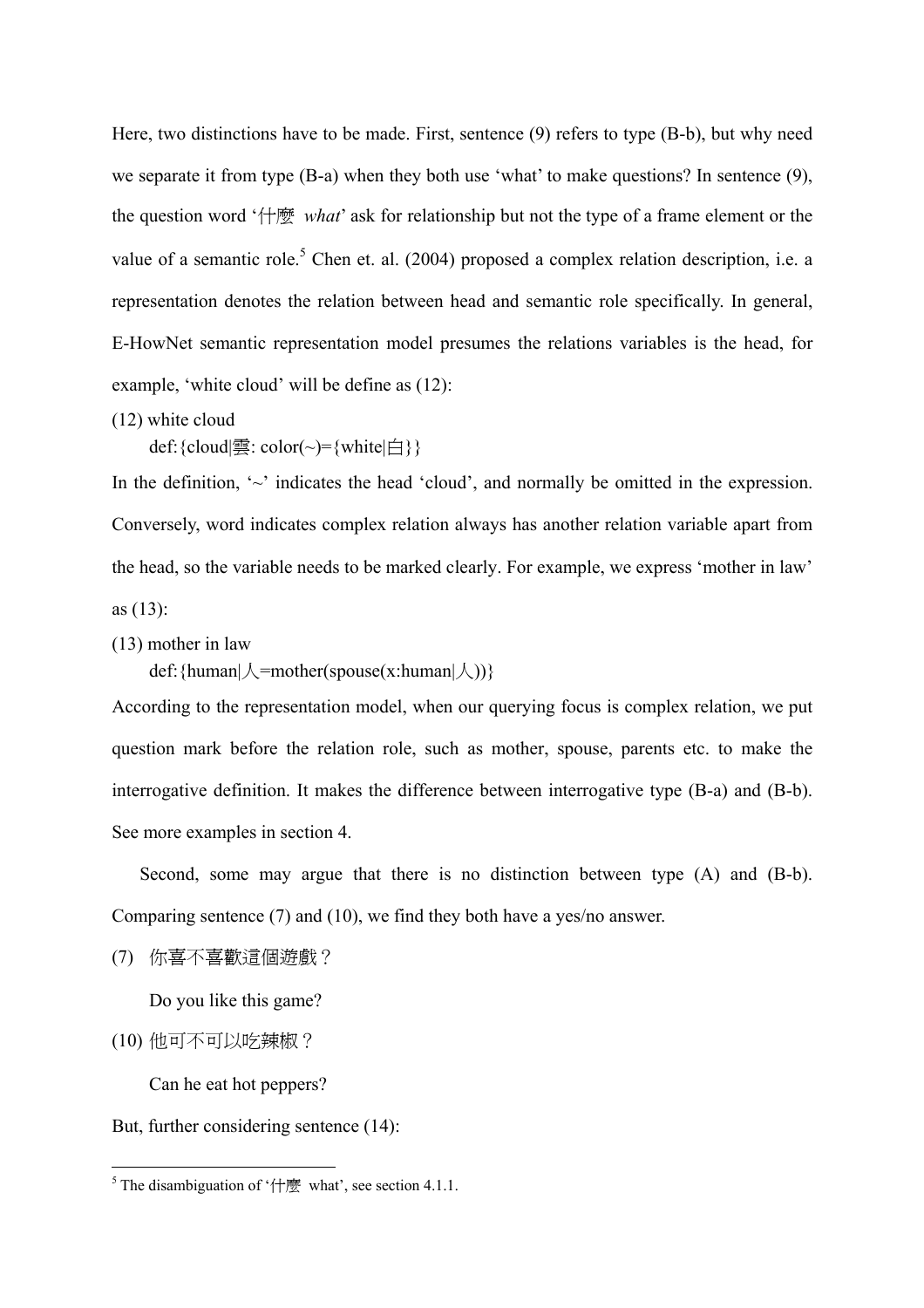(14) 他吃不吃辣椒?

 $\overline{a}$ 

Does he eat hot peppers?

We can still find the slight difference between a yes/no question and an information seeking question. However, modal words like 'can', 'shall', 'will' bring richer meaning then general verbs. They are not used to ask truth value but ask opinion or attitude. In Mandarin Chinese, '可不可以 *can not can*' and '喜不喜歡 *like not like*' are both with a *A not A* form, in syntactical considerations, they are often assigned to the same type. But from the semantic point of view, we decide they belong to both types.<sup>[6](#page-6-0)</sup>

#### **3.2 Knowledge Representation for Interrogatives**

According to the classification above, we represent each type of interrogative as follows:

| (15) | true/false interrogative   | def: truth= ${Oues.}$                         |
|------|----------------------------|-----------------------------------------------|
|      | Wh-word interrogatives     |                                               |
|      | asking factual information | def: $role = \{.Ques.\}$                      |
|      | asking relationship        | def: Ques.RelationRole()                      |
|      | asking opinion             | def: ModalityRole= $\{. Ques. \}$             |
|      | option choosing            | def: role={.Option. { $\{x\}$ .or. $\{y\}\}\$ |

We use two operators, .Ques. and .Option., to denote querying focus or optional items. The real examples are shown in the following table 1.

<span id="page-6-0"></span><sup>&</sup>lt;sup>6</sup> Shao (1996) has classified *A* not *A* form into five classes according to *A*'s part of speech, shown as follows: (1) *A* is a copula. e.g. 是不是 'be not be' (2) *A* is a modal word e.g. 好不好 'ok not ok' (3) *A* is an auxiliary e.g. 肯不肯 'willing not willing' (4) *A* is a verb e.g. 懂不懂 'understand not understand' (5) *A* is an adjective e.g. 美不美 'beautiful not beautiful'. From the semantic perspective, we merge  $(1)$ , $(4)$ , $(5)$  and  $(2)$ , $(3)$  to re-divide these five categories into two categories, i.e. modal *A* not *A* interrogatives and other *A* not *A* interrogatives.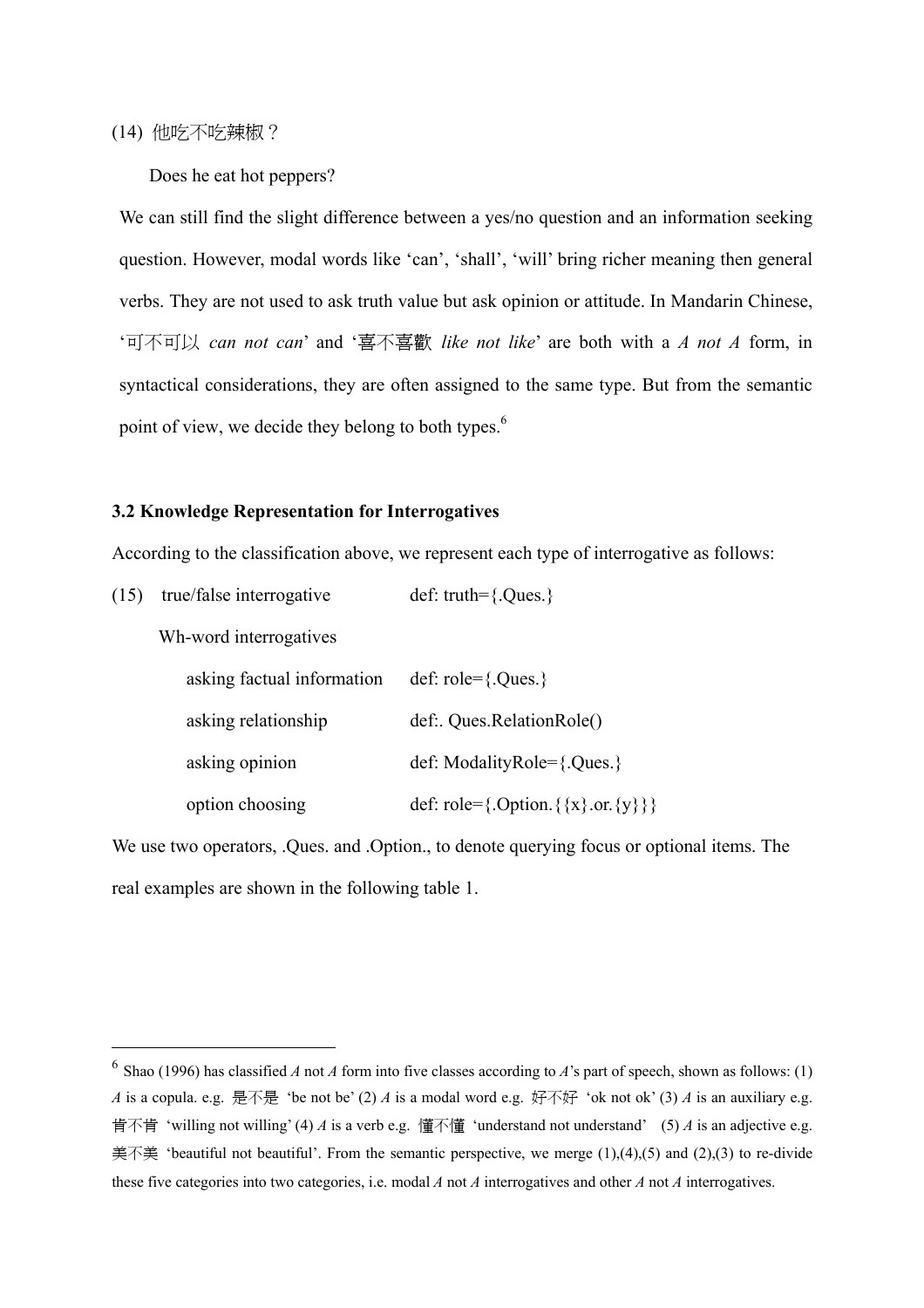| <b>Question devices</b>    | <b>Examples</b>           |                                              |
|----------------------------|---------------------------|----------------------------------------------|
| true/false interrogatives  |                           | 嗎 <i>ma</i> ;'是否;有沒有;是不是;不是嗎;A not A         |
|                            | def: truth= $\{.Ques.\};$ |                                              |
| Wh-word interrogatives:    | 誰                         | def: participant={animate:.Ques.};           |
| asking factual information | 幾點鐘                       | def: time= $\{.Ques.\};$                     |
|                            | 什麼                        | def: participant={inanimate:.Ques.};         |
|                            | 什麼(車)                     | def: formal= $\{.Ques.\};$                   |
|                            |                           | 為何,何以 def: reason={.Ques.};                  |
|                            | 哪裡,哪兒                     | def: location= $\{.Ques.\};$                 |
|                            | 哪些                        | def: quantifier= $\{.Ques.\};$               |
|                            | 怎麼                        | def: manner= $\{.Ques.\};$                   |
|                            | 怎麼                        | def: means= $\{.Ques.\};$                    |
|                            | 多                         | def: degree= $\{.Ques.\};$                   |
|                            | 多少                        | def: quantity= ${Ques.}$                     |
| asking relationship        |                           |                                              |
| asking opinion             | 可不可以                      | def: allowance={.Ques.};                     |
|                            | 好不好                       | def: willingness= $\{. Ques. \}$ ;           |
|                            | 能不能                       | def: capacity = {. Ques. };                  |
|                            | 莫非                        | def: possibility = {.Ques. }                 |
| choosing options           | 還是;或                      | def: role={.Option. { $\{x\}$ .or. { $y\}$ } |

**Table 1. The Type Classification and Semantic Representation of Interrogatives** 

The interrogatives above are gathered from Li & Thompson's analysis, and integrated by checking over 1000 question titles manually in *Baidu knows* (http://zhidao.baidu.com/).

### 4. Semantic Composition

The previous discussion is about logical representation of events. To establish a formal system to handle the task requiring language understanding, we also need to address the issue of semantic composition. Through segmentation and parsing process, we get coarse-grained arguments and the head of the sentence. Take sentence (16) as an example:

(16) 資料因何漏失?

 $\overline{a}$ 

Why is the data missing?

<span id="page-7-0"></span><sup>&</sup>lt;sup>7</sup> In this paper, our focus is semantic representation, so we don't discuss the interrogative words '啊*a*'; '吧*ba*' or '呢*ni*'. Because it depends on the tone to decide they are interrogative words or not.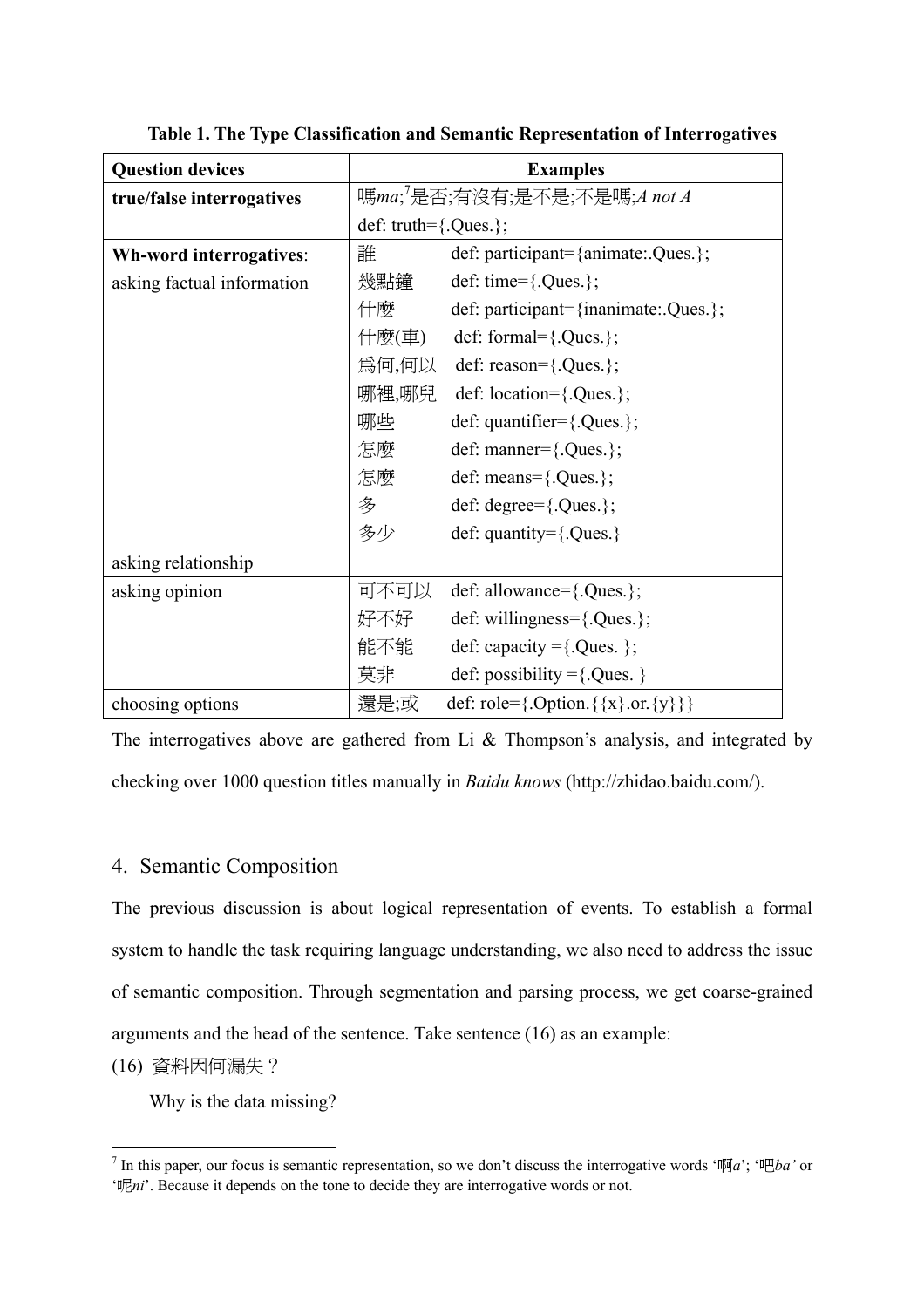The segmentation and parsing result of (16) is:

Theme[NP:資料 *data*]+ reason[Dj:因何 *why*]+Head[VJ3:漏失 *lose*]

Then, we try to map surface syntax onto semantic structure for establishing truly integrated semantic relations. In example (16), we get the head 'lose' from segmentation and parsing process, and base on E-HowNet, the arguments of event 'lose' are 'possessor' and 'possession', we thus know the 'data' here is the possession of 'lose'. Therefore, the composition is as follows:

def:{lose|失去:possession={information|訊息},reason={.Ques.}}

The other types of interrogative words also can be combined into different sentences, shown as follows:

### **true/false interrogative**

(17) 他病了嗎?

Is he sick? def:{sick|病:experiencer={he|他},truth={.Ques.}}

(18) 你是否曾說過謊?

Have you lied before?

def:{lie|說謊:agent={listener|聽者},time={past|過去}, truth={.Ques.}}

# **Wh-word interrogative**:

# **asking factual information**

(19) 衣服上的墨水怎麼洗掉?

How to wash away ink stains on cloth?

def:{wash|洗掉:patient={ink|墨水:place={clothes|衣服}},means={.Ques.}}

(20) 哪些桌子壞掉?

Which tables are broken?

def:{OutOfOrder|壞:theme={table|桌子:quantifier={.Ques.}}}

# **asking relationship**

(21) 她是你的什麼人?

What is the relationship between you and her?

def:{he|他=.Ques.kinship(listener|聽者)}

# **asking opinion**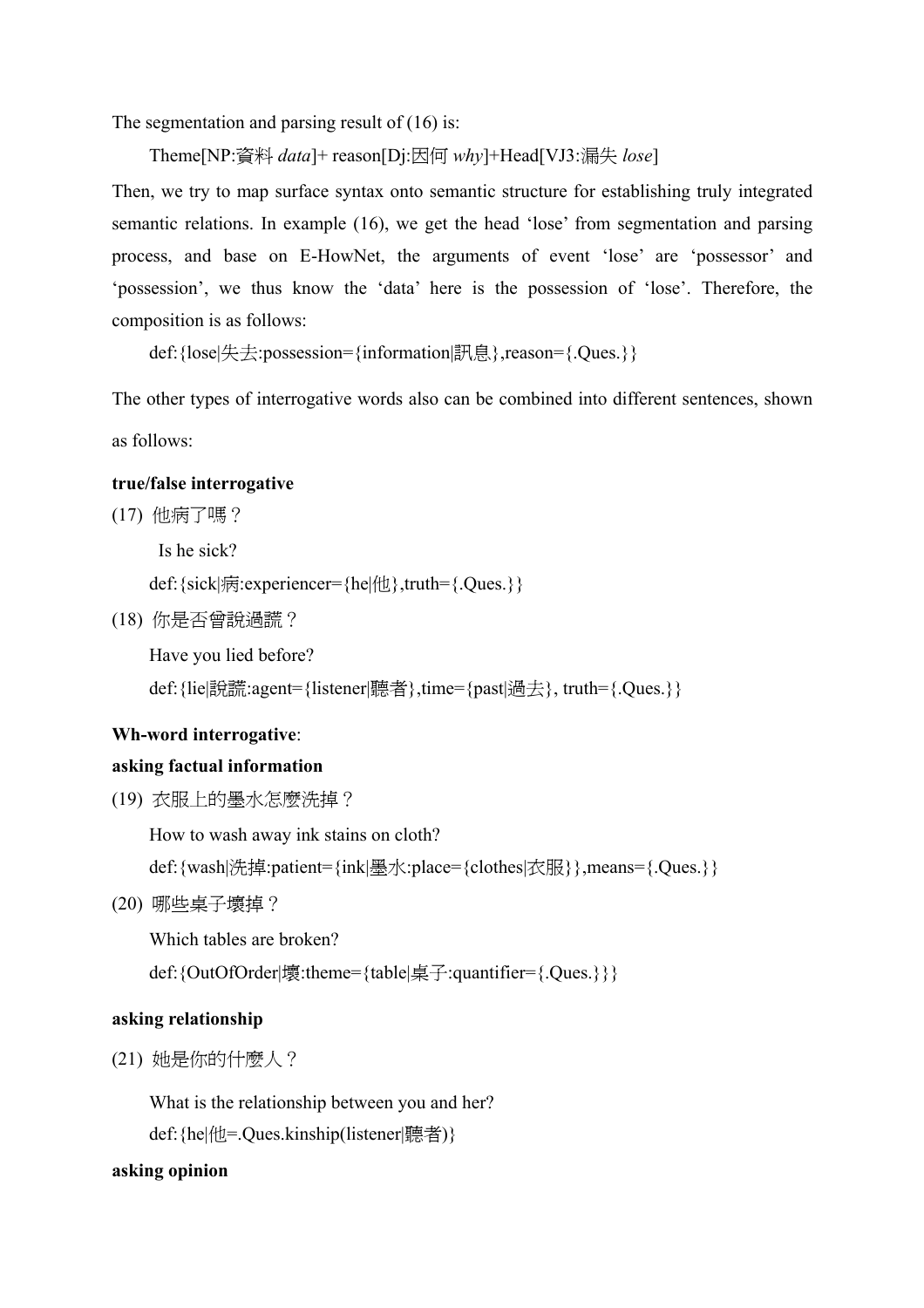(22) 莫非這是鬼城?

Is it possible a ghost town?

def:{be|是:relevant={this|這},content={ghost town|鬼城}, possibility ={.Ques. }}

(23) 由你開車行不行?

Is it ok for you to drive?

def:{drive|開車:experiencer={listener|聽者},willingness ={.Ques. }}

#### **choosing options**

(24) 他在這兒還是那兒住?

Does he live here or there?

def: {live|住:agent={he|他},location={.Option. { {here|這兒}.or. {there|那兒}}}}

(25) 他跪下來還是站在那裡求張三?

Does he kneel on the ground or stand there to beg ChangShan? def: {beg| 求 :agent={be| 他 }, target={ChangShan| 張三 }, means={.Option. { {stand| 站}.or. {kneel 跪}}}

#### **4.1 Disambiguation**

To achieve the goal of automatic composition, we have to face the challenge of sense ambiguities. In Chinese, '什麼 *she me*', '怎麼 *ze me*' and '多 *duo*' are most frequently used interrogatives with ambiguous senses. Their sense disambiguation rules and representations are discussed below:

### **4.1.1** 什麼

'什麼 *what*' plays the grammatical functions of adjective and pronoun. For each function, there are two senses. Accordingly, we generalize four rules to disambiguate the word sense of '什麼', and the details are shown in the table 2: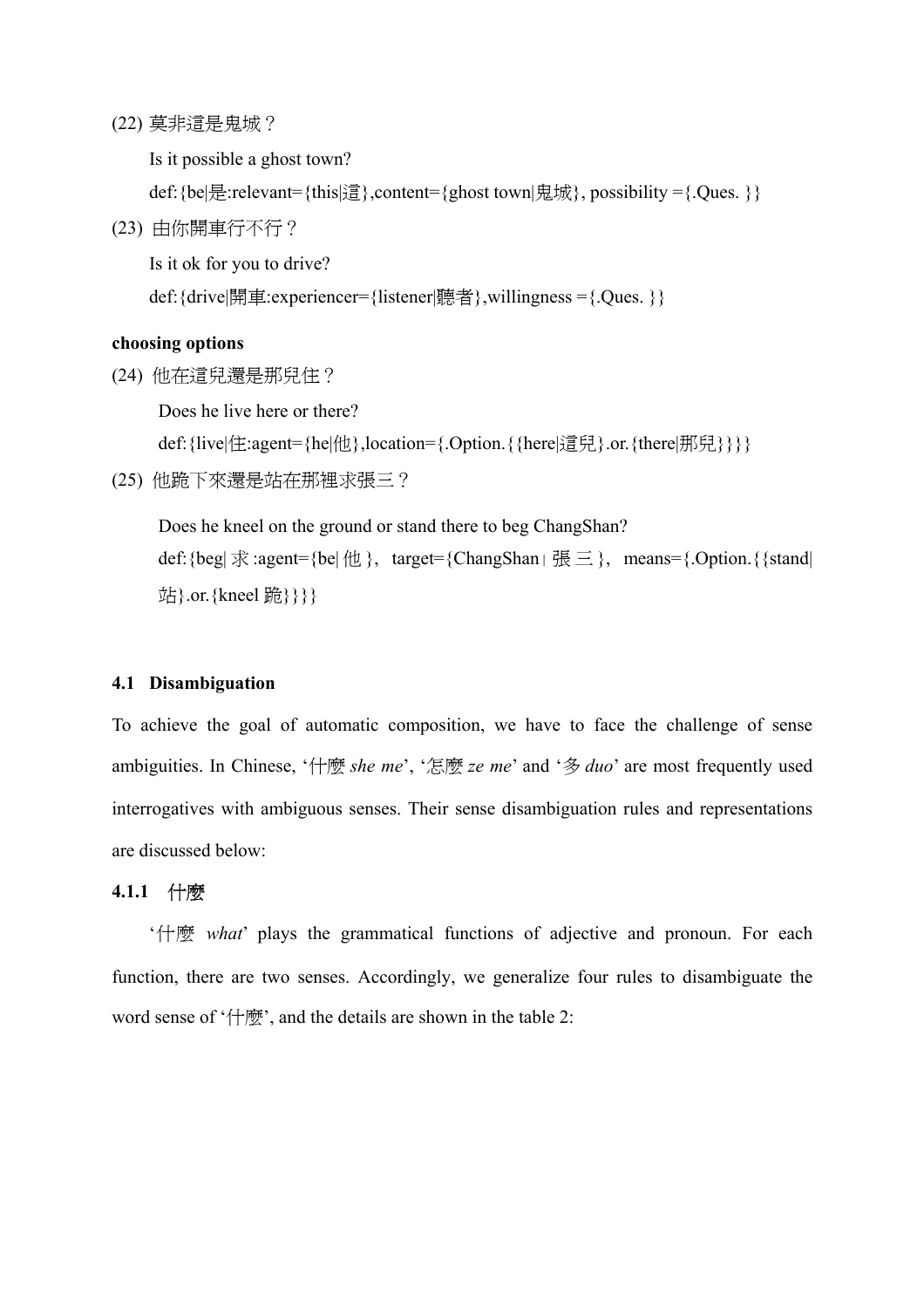| <b>Rules of disambiguation</b>      | <b>E.g.</b><br>&                                                   | <b>E-HowNet representation</b> |
|-------------------------------------|--------------------------------------------------------------------|--------------------------------|
| adjective 1:                        | 什麼 N                                                               | role={.Ques.}                  |
| 什麼 'what' +semantic role:           | 什麼時間 'what time'                                                   | $time = \{.Ques.\}$            |
| ask the value of the semantic role  | 什麼價錢 'what price'                                                  | $price/cost = \{.Ques.\}$      |
|                                     | 什麼地點 'what place'                                                  | location={.Ques.}              |
|                                     | 什麼狀況 'what situation'                                              | condition={.Ques.}             |
|                                     | 什麼顏色 'what color'                                                  | $color={.}Ques.$               |
| adjective 2:                        | 什麼 N participant={entity:formal={.Ques.}}                          |                                |
| 什麼 'what'+entity (nominalized       | 什麼人 <i>what person</i>                                             |                                |
| verbs are included ):               | $participant = {human   \mathcal{L}: formal = {. Ques. } }$        |                                |
| ask the type/restriction of a frame | 什麼汽車 'what car'                                                    |                                |
| element/participant role            | participant={car 汽車:formal={.Ques.}}                               |                                |
|                                     | 什麼變化 'what change'                                                 |                                |
|                                     | participant={change 變化:formal={.Ques.}}                            |                                |
|                                     | 什麼不同 'what difference'                                             |                                |
|                                     | participant={difference 不同:formal={.Ques.}}                        |                                |
| pronoun 1:                          | V什麼                                                                | {event:participant={.Ques.}}   |
| use as an interrogative pronoun:    | 吃什麼 'eat what' {eat 吃: patient={.Ques.}}                           |                                |
| function as NP                      | 說什麼 'talk what' {speak 說:content={.Ques.}}                         |                                |
| pronoun 2:                          | V 什麼;什麼 V                                                          | ${event:participant = {x}}$    |
| use as an indefinite pronouns:      | or{event:participant={entity: quantity={all}}}                     |                                |
| function as NP, the played role is  | 拿什麼都可以 'It's OK to get anything'                                   |                                |
| either coindexed or univarsal       | {hold $\hat{\mathbf{\hat{p}}}$ : patient={entity: quantity={all}}} |                                |
| quantified.                         | 什麼也不怕 'Be afraid of nothing'                                       |                                |
|                                     | {.not.fear 害怕:cause={entity: quantity={all}}}                      |                                |

**Table 2. Disambiguous Rules of '**什麼**'** 

# **4.1.2** 怎麼

'怎麼*how*/*how come*' plays the role of adverb. It asks the value of an adverbial type of semantic role including mean/method (How) and reason (Why). Two meanings 'how' and 'why' can roughly be discriminated by the telicity of matrix verbs. That is, '怎麼'in a sentence with telic [verb](http://en.wikipedia.org/wiki/Verbs) or [verb phrase](http://en.wikipedia.org/wiki/Verb_phrase) refers to event that have endpoints means 'why'. Contrarily, '怎麼'in an atelic sentence means 'how'. Take sentence  $(26)$ ,  $(27)$  as an example: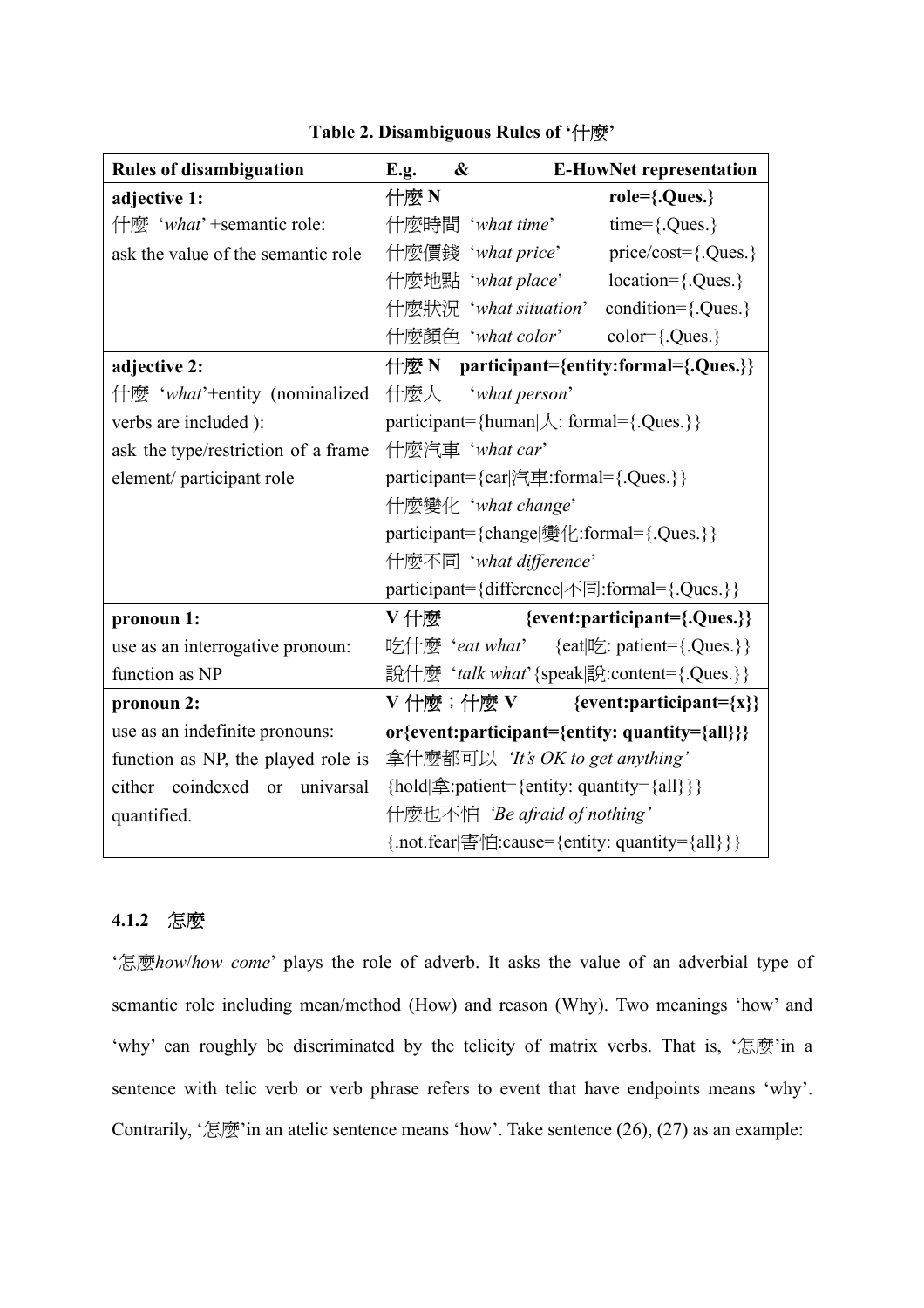(26) 怎麼來

def:{come|來:means={.Ques.}}

(27) 怎麼來了

def:{come|來:reason={.Ques.}}

In short, we conclude the disambiguation rule as follows:

(28) 怎麼(How)+event[-telic]

怎麼(Why)+event[+telic]

#### **4.1.3** 多

'多 *how*' also plays the role of adverb. It's usually followed by an attribute value, such as '甜 *sweet*', '聰明 *smart*', '遠 *far*', '大 *big*' and so forth. It can be used to express the feelings of exclamation or doubt. We can not simply distinguish these two senses by the context, but need to rely on the tone. For this reason, we will deal only with the senses of doubt. Incidentally, it is always possible to turn a declarative statement into a question by using a slightly rising intonation pattern. For the same reason, we do not deal with such sentences and few interrogative words such as '啊 *a*'; '吧 *ba'* ; '呢 *ni*' as well.

'多 *how*' with interrogative sense can be represent as below:

(29) 多+attribute value def:{attribute value: degree={.Ques.}}

The real examples are:

|              | (30) 多甜 'how sweet' def: {sweet 甜: degree= {. Ques. } =         | def: sweetness= $\{.Ques.\}$ |
|--------------|-----------------------------------------------------------------|------------------------------|
|              | 多聰明 'how smart'def: {smart 聰明:degree= {.Ques.}}=                | def: smartness= $\{.Ques.\}$ |
| 多遠 'how far' | def: $\{far   \frac{1}{32}:\text{degree} = \{.Ques.\}\}$<br>$=$ | def: distance= $\{.Ques.\}$  |
| 多大 'how big' | def: {big $\mid \uparrow$ : degree= { .Ques.}}<br>$\alpha = 1$  | def: $size=\}$ . Ques.}      |

# 5. Conclusion and Future Works

To achieve near canonical semantic representation, we study the semantic representation and composition of interrogatives. According to the semantic classification of interrogative, we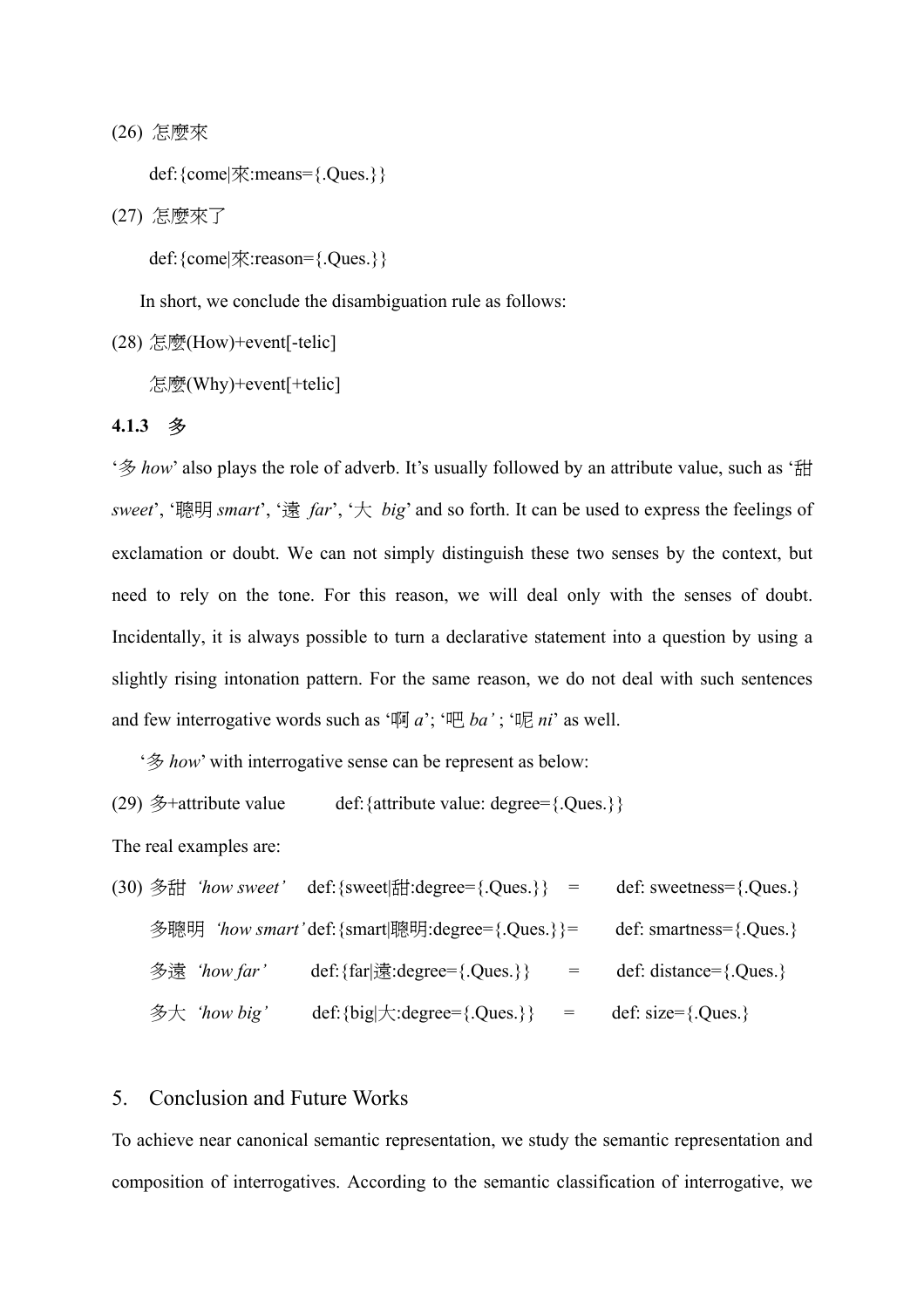represent interrogatives in a hierarchy as follows:

| true/false interrogative   | def: truth= ${Oues.}$                  |
|----------------------------|----------------------------------------|
| Wh-word interrogative      |                                        |
| asking factual information | def: $role = \{.Ques.\}$               |
| asking relationship        | def: Ques.RelationRole()               |
| asking opinion             | def: ModalityRole= $\{. Ques. \}$      |
| choosing options           | def: role={.option. { {x} .or. {y} } } |

We have cited two examples  $(1),(2)$  earlier to illustrate what is the 'understanding' of machine towards natural language. After the discussion above, let's see the result of this work:

(1) 我能否拍照?Is it OK for me to take pictures?

# **Representation:**

| 我  | def: {speaker 說話者}           |
|----|------------------------------|
| 能否 | $def:allowance = \{.Ques.\}$ |
| 拍照 | def: {TakePicture 拍攝}        |

# **Composition:**

def: {TakePicture|拍攝:agent={speaker|說話者}, allowance={.Ques.}}

(2) 我可不可以照相?Can I take photos?

# **Representation:**

| 我    | def: {speaker 說話者}         |
|------|----------------------------|
| 可不可以 | $def:allowance=\{.Ques.\}$ |
| 照相   | def: {TakePicture 拍攝}      |

# **Composition:**

```
def: {TakePicture|拍攝:agent={speaker|說話者}, allowance={.Ques.}}
```
Although the syntax surface of  $(1)$ , $(2)$  is different, we find the result of composition is the same. It means through the analysis of E-HowNet model, machine can judge the similarity of sentences, i.e. machine understand the sentences. However, this is only an example with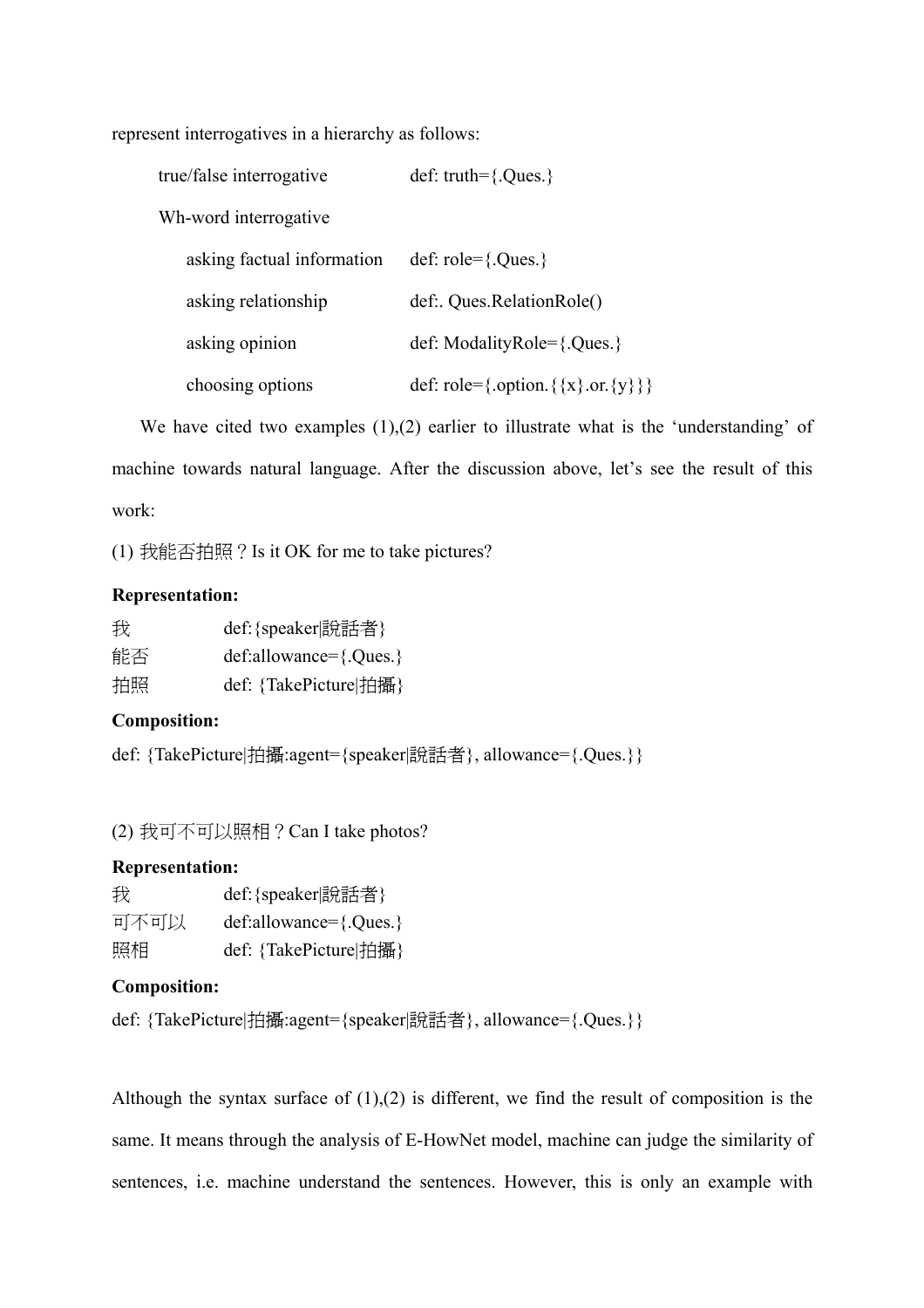simple sentence structure. For future researches, we will implement a parsing system incorporated with E-HowNet model to demonstrate semantic composition process for more complex sentences. To achieve this goal, apart from sense disambiguation, discordance between synthetic structure and semantic relations is another critical problem. Take sentence (31) as an example:

(31) 長途旅行不是很辛苦嗎? Isn't it hard for Long-distance travel?

Its parsing result is:

Theme[VP:(manner[A: 長 途 *long distance*]+Head[VA4: 旅 行 *travel*])]+negation[Dc: 不 *not*]+epistemics[Dbaa:是 *be*]+degree[Dfa:很 *very*]+Head[VH16:辛苦 *hard*]+particle[Td:嗎 *ma*]

Let's see the E-HowNet definition of (31) first:

def:{hard| 辛 苦 :theme={travel| 旅 行 :distance={far| 遠 }},degree={very|  $\{\mathbb{R}\},$ truth= $\{.Ques.\}$ 

Comparing the semantic representation with syntactic structure, we find rhetorical interrogative '不是嗎 *Isn't it* ' is segmented into three words in syntax analysis, but in semantic point of view, they are integrated into one word and represented as 'truth={.Ques.}'. There are still many types of discordance between synthetic structure and semantic relations need to be studied. That is, we have to find out the mapping rules and match coarse-grained syntactic arguments to fine-grained semantic relations in the future. These rules should be able to use both on declarative sentences and interrogative sentences, because most of interrogative sentences are transformed from declarative sentences. Additionally, this study is also useful to question-answering system for it not only represents the sense of question, but also marks the focused information to be answered. As for the application on QA technologies, it'll be our future task as well.

#### **Acknowledgement:**

This research was supported in part by the National Science Council under a Center Excellence Grant NSC 95-2752-E-001-001-PAE and Grant NSC95-2221-E-001-039.